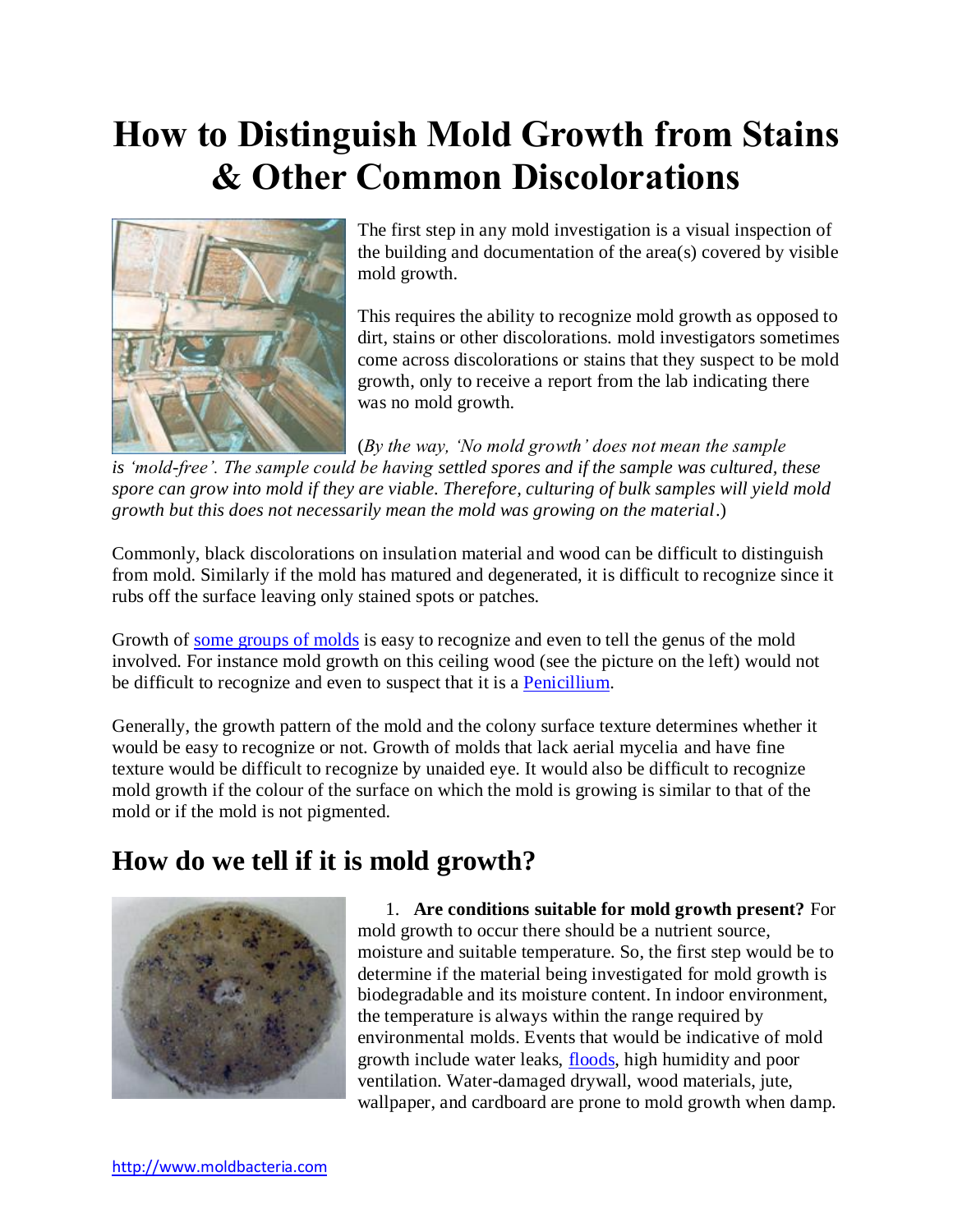mold growth tends to follow the pattern of water condensation or leak. In cases where water damage is not obvious use of a humidity sensor and a moisture meter is recommended. Both active and inactive mold can produce volatile organic compounds which may have distinctive smell commonly described as musty or earthy. Such smells are therefore suggestive of mold growth.

- 2. **Are signs of mold growth present?** Signs are the actual physical evidence of the occurrence of mold growth on a surface. These include:
	- o mycelia or mold growth readily visible to the unaided eye as blue green, bluish, yellowish, greyish, black, white or other shades of these colours. With some molds, the observed colour is actually the colour of the spores. Colour together with texture would more or less confirm mold growth. Although it is possible to have one dominant mold, often different groups of molds grow together giving a variegated surface appearance.
	- o Discoloration or spotting on surfaces. As the mold grows on the material it produces enzymes for breaking down the material for easy absorption. Some molds also produce pigmented compounds that stain the surface on which the mold is growing. Irregular stains may be an indication of mold growth. [Aureobasidium pullulans,](http://www.moldbacteria.com/mold/aureobasidium.html) *Sclerophoma pithyophila*, *Cladosporium* spp may cause black or black-blue stains on wood. The fruit-bodies and possibly dark coloured hyphae of the molds may be present.
	- o Water stains. Water stains are an indication of water problem and hence the possibility of mold growth.
	- o Damage to surfaces. Peeling or curling of vinyl floors, wallpaper or paint. mold (and other microorganisms) will cause structural damage to the material it is growing on. Damage may not be obvious depending on the material and the length of time the material has been infested by the mold.

#### **How to confirm mold growth is present**

In some cases mold growth is obvious and may not require further confirmation. To confirm whether those coloured spots, patches or stains are mold growth or not, a magnifying glass can help to see the mold structures and for some groups even to tell the genus. An investigator should have a magnifying glass in their tool kit for mold investigation. Then proper [mold testing](http://www.moldbacteria.com/mold-and-bacteria-testing-services.html)  [and analysis](http://www.moldbacteria.com/mold-and-bacteria-testing-services.html) can be conducted.

The characteristics to look for are the:

 **Appearance and texture**. Molds form colonies that will most often appear as fluffy, velvety or hairy spots or patches of various colours. This is easily observed with species of *Penicillium*, *Aspergillus*, and [Cladosporium](http://www.moldbacteria.com/mold/cladosporium.html) growing on surfaces of plaster, wall paper, paint, damp wood, carpets and other floor coverings. Actively growing mold in the early stages of growth has hair-like extensively branching filaments (hyphae), which develop a more hairy appearance as the mold matures. This can easily be seen under a magnifying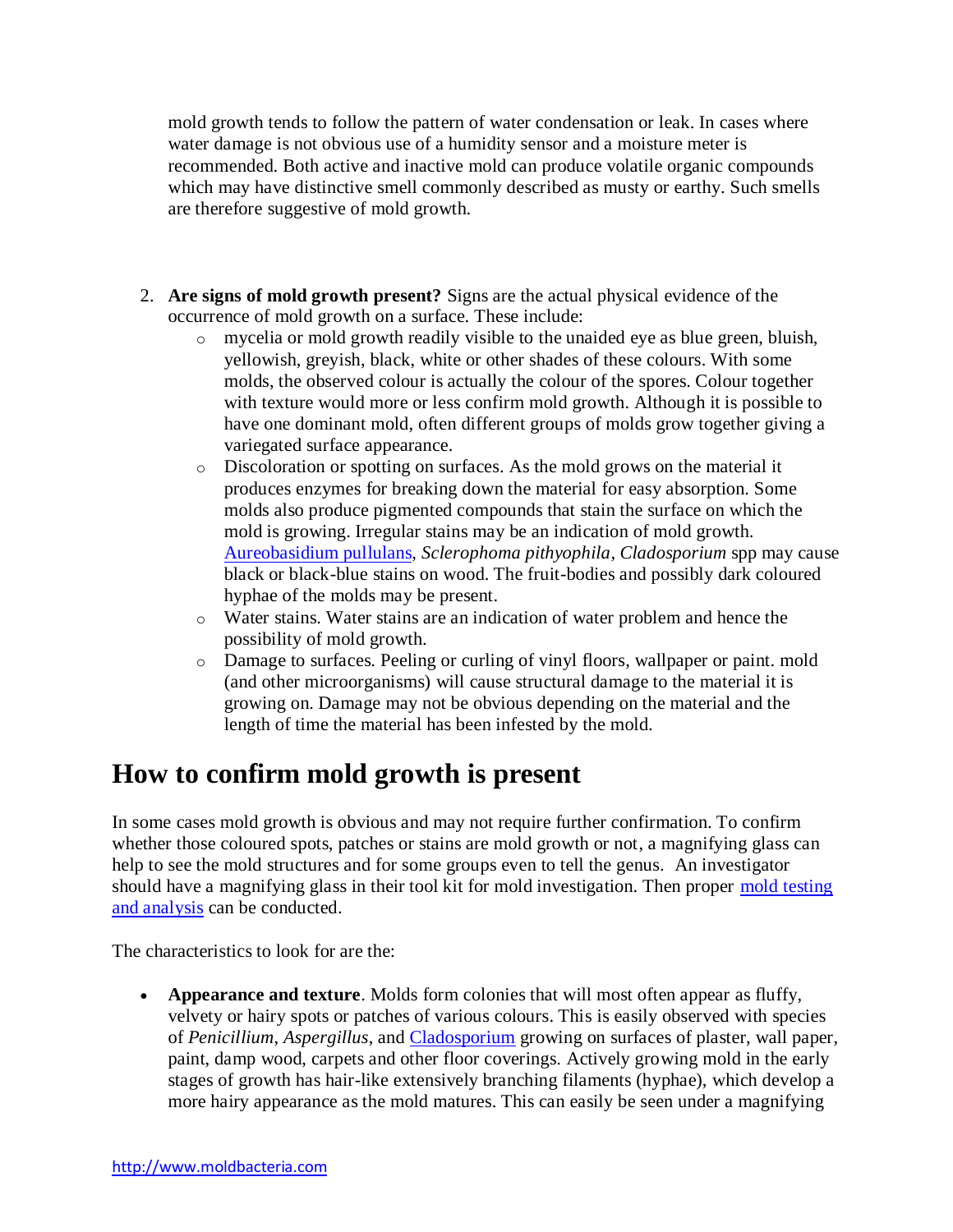glass or a portable handheld microscope. Actively growing mold may be soft, slimy, and damp and may smear when touched. Inactive or dead mold is dry, appears powdery and rubs off the surface easily subsequently becoming airborne. If one presses a sticky tape on the suspicious surface, mold should easily stick to the tape unless the surface is wet.

 **Fruiting structures**. Fruiting structures not only confirms that the spots are mold but would also help the investigator (if they have a strong background in mycology) to know which taxonomic group the dominant mold belongs to.

#### **Distinguishing mold from efflorescence**



Salts and minerals leaching out of concrete basements or walls form a white, powdery crystals called efflorescence. Sometimes it may be difficult to visually distinguish between efflorescence and mold. However, since efflorescence is caused by water problem there are chances of mold growth too.

The easiest way to distinguish mold from efflorescence is to put some of the stuff into a drop of water. If it dissolves, it is not mold. Also, since efflorescence is crystallized salts, it breaks into a very fine powder if squeezed between fingers.

### **References**

- 1. ASTM International (2010). Standard Guide for Assessment of Fungal Growth in Buildings. Designation: D7338-10
- 2. Gravesen S, Nielsen PA, Iversen R, Nielsen KF. (1999). Microfungal Contamination of Damp Buildings–Examples of Risk Constructions and Risk Materials. Environmental Health Perspectives, Supplements Volume 107, Suppl 3:505-8.
- 3. Sedlbauer, K., (2002): Prediction of mold fungus formation on the surface of and inside building components. Doctoral Dissertation, Fraunhofer Institute for Building Physics.

## **Benefits of MBL's Mold and Bacteria Testing Services**

- MBL is fully accredited by the Canadian Association for Laboratory Accreditation (CALA) to ISO 17025, so your assured of quality, scientifically strong results
- Consults with you on the most appropriate test methods to use for your samples, or what samples may be appropriate for a given investigation. Inappropriate test methods or samples cost more money and give results that may be difficult to interpret or defend and subsequently a waste of resources.
- Provide you with prompt and accurate mold and bacteria testing.